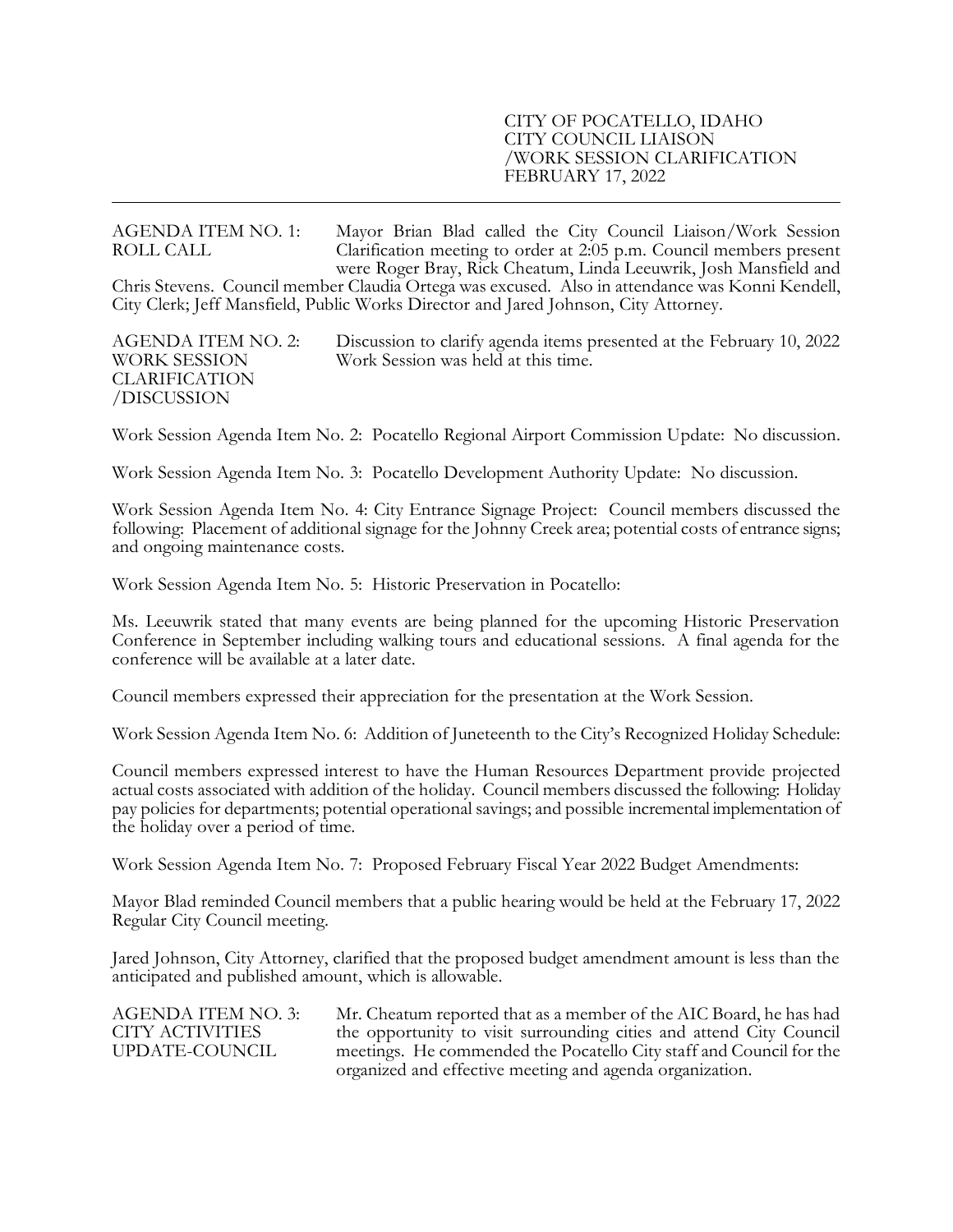# CITY COUNCIL LIAISON 2 /WORK SESSION CLARIFICATION FEBRUARY 17, 2022

Ms. Stevens reported that the Friends of the Pocatello Animal Shelter has broadened their mission in order to protect more animals in the community. They will be supporting other non-profit entities for animal issues in addition to their support of the Pocatello Animal Shelter.

Ms. Leeuwrik stated that a non-profit entity has been formed for the purpose of raising funds for restoration of the Brady Chapel. Ms. Leeuwrik added that several fundraisers are planned to raise funds for the Boys and Girls Club of Portneuf Valley. She stated that the Boys and Girls Club programs will begin in schools and may expand to include a facility for the organization in the future.

| <b>AGENDA ITEM NO. 4:</b>                                                                      | Mayor Blad updated the Council on the following: Upcoming state                |
|------------------------------------------------------------------------------------------------|--------------------------------------------------------------------------------|
| CITY ACTIVITIES                                                                                | legislation which could affect funding to cities and counties; and staffing    |
| UPDATE-MAYOR: n                                                                                | needs, available resources and progress to fill unfilled City staff positions. |
| AGENDA ITEM NO. 5:<br>CITY COUNCIL<br>REPORTS REGARDING<br><b>CITY BOARDS/</b><br>COMMISSIONS: | City Council Liaison Reports were given at this time.                          |

## **Roger Bray**

Construction Board of Appeals & Review – Did not meet.

Golf Advisory Committee – Did not meet.

Senior Activity Center – Committee is still looking to build or purchase a more suitable facility. Design criteria and needs are being assessed to properly meet the future needs of the Center.

## **Chris Stevens**

Child Care Advisory Committee – Child care facilities are struggling to maintain required employee staffing levels. Members are researching possible changes to the licensing and appeal process in order to possibly alleviate employee shortages.

Housing Alliance & Community Partnerships – No report.

Parks and Recreation Advisory Board – No report.

Pocatello Arts Council – Committee members are exploring future funding opportunities to continue the Arts Council goals and objectives. Funding is annually allocated by the Council and if the allocation is fully spent each year, funds would be exhausted in approximately six (6) years.

## **Josh Mansfield**

Animal Shelter Advisory Board – No report.

Human Relations Advisory Committee – No meeting was held. Committee members continue to work to find a suitable recognition for Indigenous People Day.

Southeast Idaho Council of Governments (SICOG) – No report.

## **Linda Leeuwrik**

Library Board – The Library made temporary adjustments to service hours in response to lower staffing levels. Participation in reading programs has decreased and staff members are using creative ways to increase attendance and program participation.